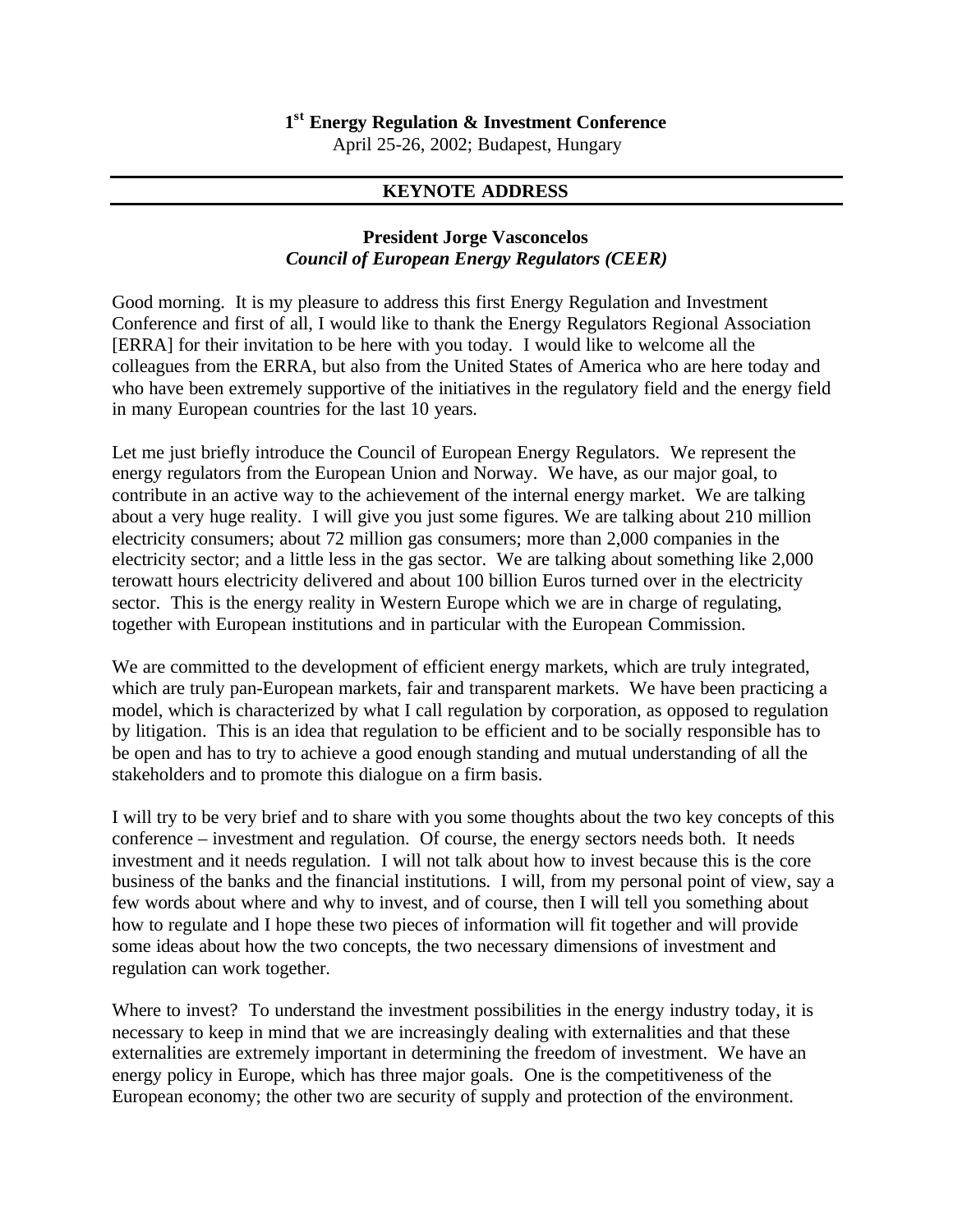Security of supply is obvious for a continent that imports 50% or more than 50% of the energy its needs, and protection of the environment is also a necessity resulting, among other things, from international commitments of the European Union. And it is important because we want to keep or even to improve the quality of the environment where we live, where we work.

This translates into practical targets and objectives for the energy industry in Europe. The other aspect, which has to be kept in mind, is that the industry is being restructured and there is a legislative process to restructure the industry in Europe. One of the main characteristics of this process is the idea of unbundling, of separation of the different sub-activities within the energy, the electricity or the gas sectors, and mainly separating generation, transmission, distribution and supply. Therefore, I will go through these different elements of the energy chain to discuss very briefly what are the investment possibilities or opportunities in each one of these sub-sectors.

Starting by generation, you should know that in the European Union there is a goal to have about 12% of all the energy consumed in Europe by 2010 produced by renewable sources and this translates in more than 20% of electricity produced in Europe from renewable sources. There is also a goal to support the development of co-generation and the goal is to have about 18% of the electricity produced by 2010 coming from co-generation facilities. So, these are obvious opportunities for investment.

Also, distributed generation is becoming very interesting for many applications and we are seeing, in some countries, the development of very small generating facilities, very close to demand, and this has been stimulated in several member states of the European Union. And, of course, we will need conventional power stations to replace all the old power stations and to cope with electricity growth.

As regards transmission, there is also room for investment. First of all because it's not possible to build an integrated European market if the transmission infrastructure is not available. And this applies both to electricity and natural gas. And, the transmission infrastructure was not planned and was not built for the purpose of cross-border trade. So, if we want to develop a truly integrated European energy market, we must invest on cross-border interconnections, both in electricity and in pipelines for natural gas. So, investment in transmission must enable crossborder trade. It is necessary to enable also the connection of the new generators: renewables and co-generation and decentralized generation. This is a challenge to the owners of the grid. This requires new planning tools. This requires a new approach to investment in transmission. And, investment in transmission is also necessary to improve the way the transmission assets are being used. As you know, electricity has some strange physical laws and electrons tend to behave in a very improper way. So, there are, nowadays, thanks to technological developments, ways of partially controlling the flows of electricity, and this should be done in order to extract the maximum benefit from the existing transmission assets.

For distribution there is also a challenge in terms of planning the networks and investing in order to enable decentralized generation, independent generation to come to the network and to get access to the market, and there is a growing concern with the quality of supply namely because many of the users have increased requirements in terms of quality because an electronic device is being used in both services and industry which requires sometimes extremely reliability and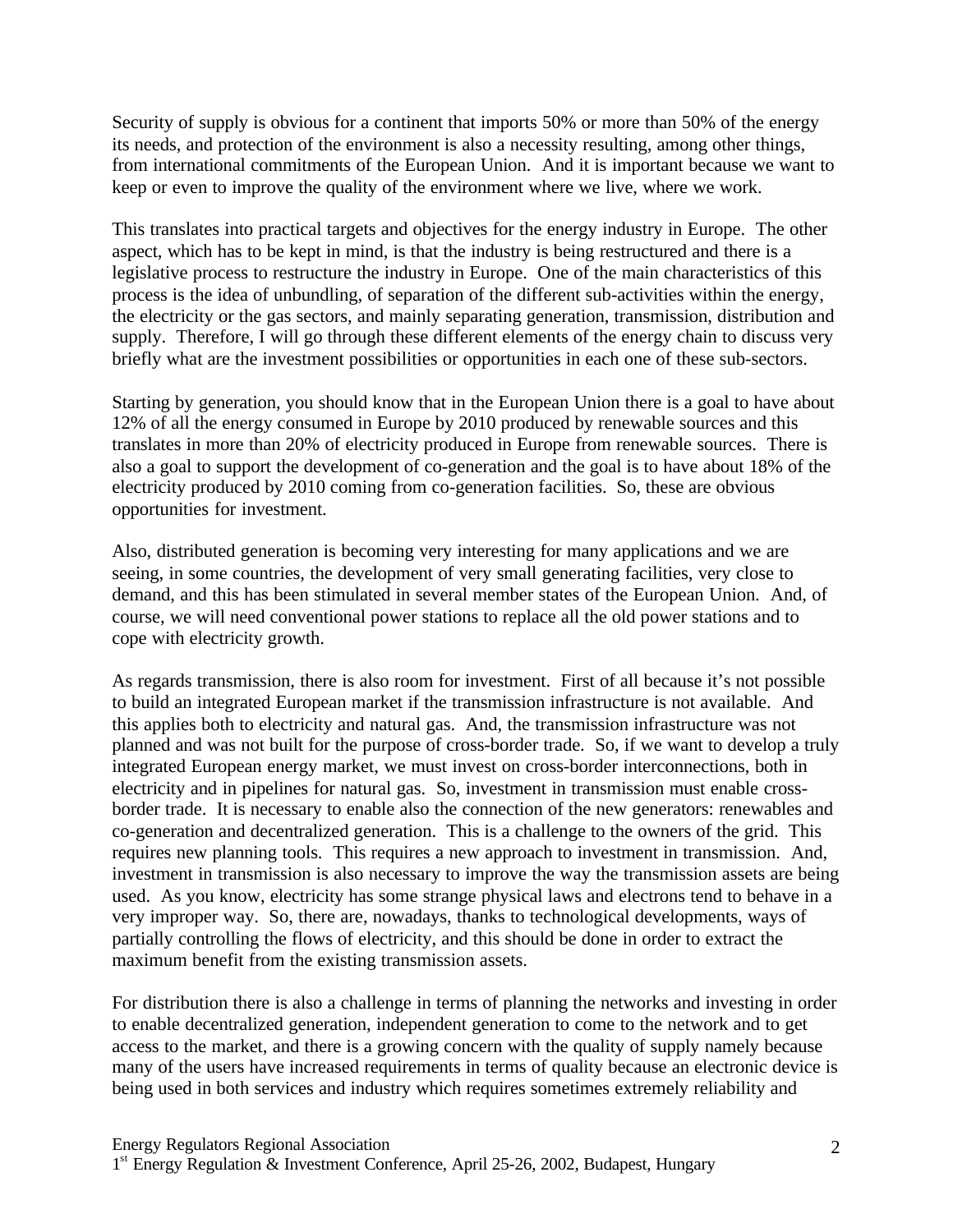quality standards. So, this is also a challenge. The quality of supply has to be better quantified and investment in distribution has to take into account in a more objective and quantitative way the aspect of the quality.

As regards energy consumption, there is also room for investment in efficiency, improving efficiency. There is a goal in the European Union to improve the energy efficiency of the energy sector by 1% per year. There is also a goal to improve the demand side management, to improve the attention paid to the management of the energy consumption facilities.

So far about investment, where to invest and why to invest.

Now, about regulation. How should we regulate and how can this have an impact upon investments in the energy sector? Most of the things I'm going to tell you have already been said before. I will, therefore, be very brief and I have a note here, seven characteristics of regulation which I believe are important in the context that we are discussing here. The order is not necessarily the order of importance.

First independence. Regulators must be independent from the industry they regulate and also from political power. Governments and parliaments have their cycles and this is not necessarily positive and this is not necessarily coherent with the investment cycles. Therefore, regulators can and should be a buffer between these two different kinds of cycles and this should ensure some high level of trust and confidence, both from the political decision-makers and from the consumers.

The second characteristic is called "reasons-giving:" regulators should justify and explain all the decisions they take. They should justify their working program. They should justify what they are doing, which decisions they took, why they took those decisions, what were the assumptions, the models they used, the evaluation they did of different alternatives.

The third characteristic is transparency. The procedures used by the regulator have to be fully transparent. Nothing should be hidden and all the internal/external procedures should be known.

The fourth characteristic is stability, predictability of the regulator. I believe this is extremely important for investors. At least this is usually the first priority of investors who visit us regularly. Their major concern is the stability and predictability of the regulator.

Fifth – the regulator should promote and facilitate the fulfillment of general interest objectives, which are set up and defined by the political bodies, by the government, by the parliament. Regulation is not in charge of defining these goals; its task to facilitate the fulfillment of these objectives in terms of security of supply, for instance, complying with the energy policy of the country; in terms of protection of the environment, facilitating, for instance the development of renewables or energy efficiency or energy conservation; and social policy, as has been suggested by the President of the EBRD.

Sixth – regulation should promote efficiency, should promote the efficient allocation of resources, both natural resources and capital.